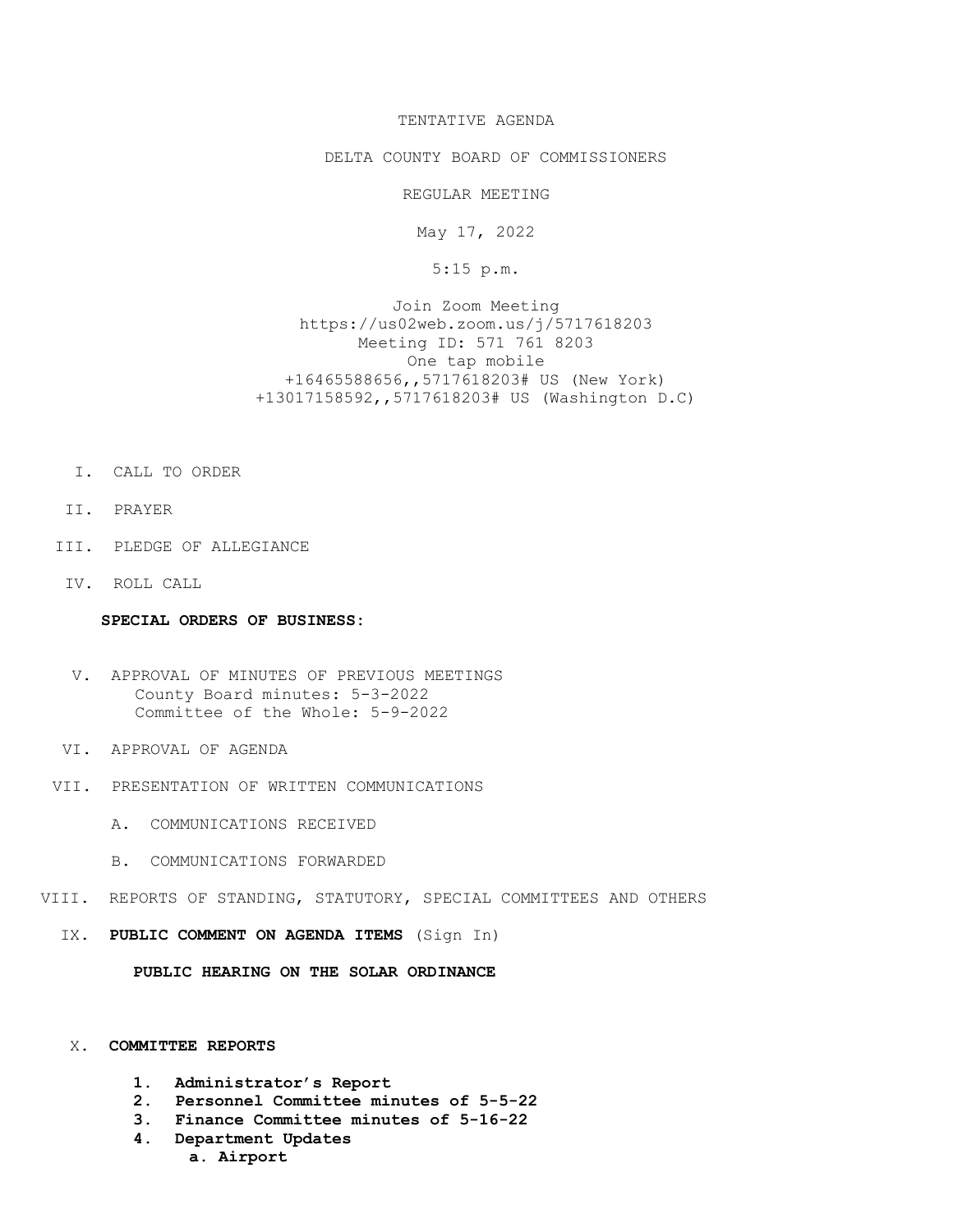- b. Building and Maintenance
- c. Building and Zoning/Equalization
- d. Courts/Clerk's & Register of Deeds/ Prosecutor
- e. Emergency Management
- f. Parks and Recreation
- g. Sheriff's Department
- h. Treasurer's Office
- i. Veteran's Service Office

#### XI. GENERAL ORDERS OF BUSINESS

- A. UNFINISHED BUSINESS
	- 1. Conflict of Interest Regarding Solar Ordinance
	- 2. Solar Ordinance
	- 3. Zoning Ordinance Repeal
	- 4. Financial Spending Policy
- B. NEW BUSINESS
	- 1. Payment of Bills
	- 2. FY 20/21 HMEP Grant Application
	- 3. Resignation of J. McKeage, Request for Lump Sum Payout and to Fill Felony Intake Clerk Position
	- 4. Job Description Felony/Probate Intake Clerk
	- 5. Prosecutor's Office Allocation of City of Escanaba Contract
	- 6. Acting Prosecutor Wage Increase
	- 7. Airport Terminal Study
	- 8. Building and Zoning Remodel Bid Proposal
	- 9. Job Description Building and Zoning Director
	- 10. Attorney Services- Conflict
	- 11. Attorney Services- Old Jail Property
	- 12. Sale of Old Jail Property
	- 13. Request of Funds for Township Association Picnic 2022
	- 14. Complaint Against a Public Officer
- XII. GENERAL PUBLIC COMMENT
- XIII. COMMISSIONER'S COMMENTS
- XIV. MEETING SCHEDULE
	- A. Regular Board of Commissioners Meeting on 6-7-22 at 5:15 p.m. in the Service Center Boardroom.
	- B. Regular Board of Commissioners Meeting on 6-21-22 at 5:15 p.m. in the Service Center Boardroom.
	- C. Regular Board of Commissioners Meeting on 7-5-22 at 5:15 p.m. in the Service Center Boardroom.

XV. NOTICES